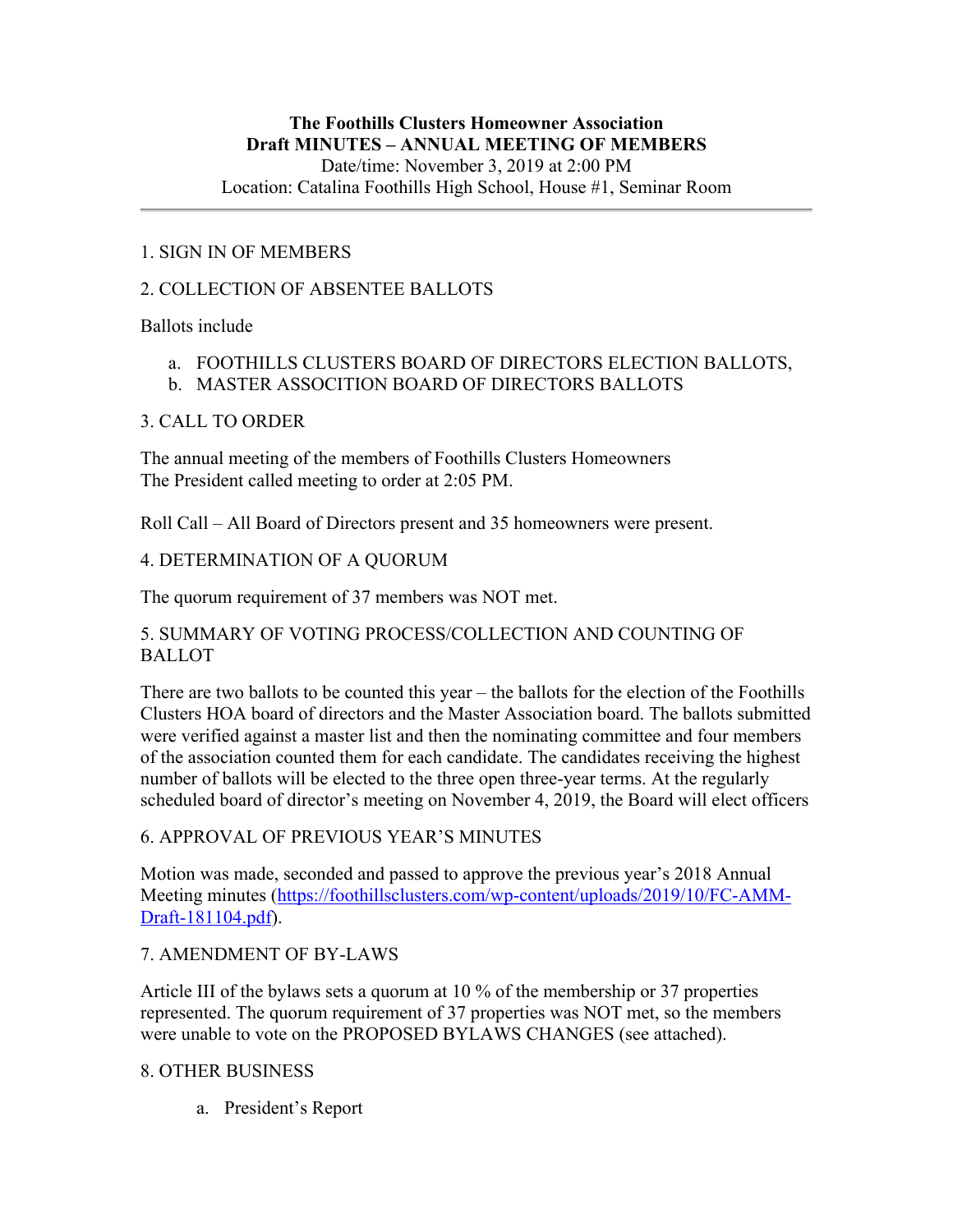The President welcomed members in attendance and invited members to attend board of director's meetings that are held on the first Monday of each month.

b. Treasurer's Report

The Balance Sheet Comparison as of October 31, 2019 is attached. The cost of the dumpsters in 2019 was \$4500,

- c. Committee Reports
	- o Architectural Control and CC&R Committees Members were reminded that they need to file an Architectural Change request to the committee for any changes to the outside of their property and that neighbors need to be notified of any changes.
	- o Landscape and Roads Committee is working on getting quarterly landscape maintenance on our Limited Common Area (includes culde-sac islands, roadsides, and washers adjacent to our private streets). They are working on the financial aspect of financing our road improvements.
	- o Finance Committee The association owns 50,000 sq. yards of private roads and we currently have about \$600,000 saved toward the cost. In order to raise the monies to improve our roads we need to: Amend the By-Laws and Articles of Incorporation. Details will be mailed to the homeowners in 2020.
	- o Business Process Committee No Report. Discussed with Finance Committee Report.
	- o Communications Committee All HOA documents are on our website: http://www.foothillsclusters.com.
	- o Welcoming Committee (See Report attached)

d. Master Association Report – No report.

# 9. ANNOUNCEMENT OF THE BOARD OF DIRECTORS' MEETING

The next Board of Director's meeting will be held on Monday, November 4, 2019 at 6:30 pm at Catalina Foothills High School, House #1, Seminar Room.

# 10. OFFICIAL BALLOT COUNT

Ron Steffens, Linda Jaworski and Frank Karnauska were elected to serve 3-year terms on the Board of Directors.

# 11. CALLTO THE FLOOR

Some homeowners requested that we communicate more on the necessary changes to our governing documents to allow for raising required funds to improve out roads. One homeowner said we should shop around for another bank to improve our interest income.

12. There being no further business, the meeting was adjourned at 3:57 pm.

ATTACHMENTS: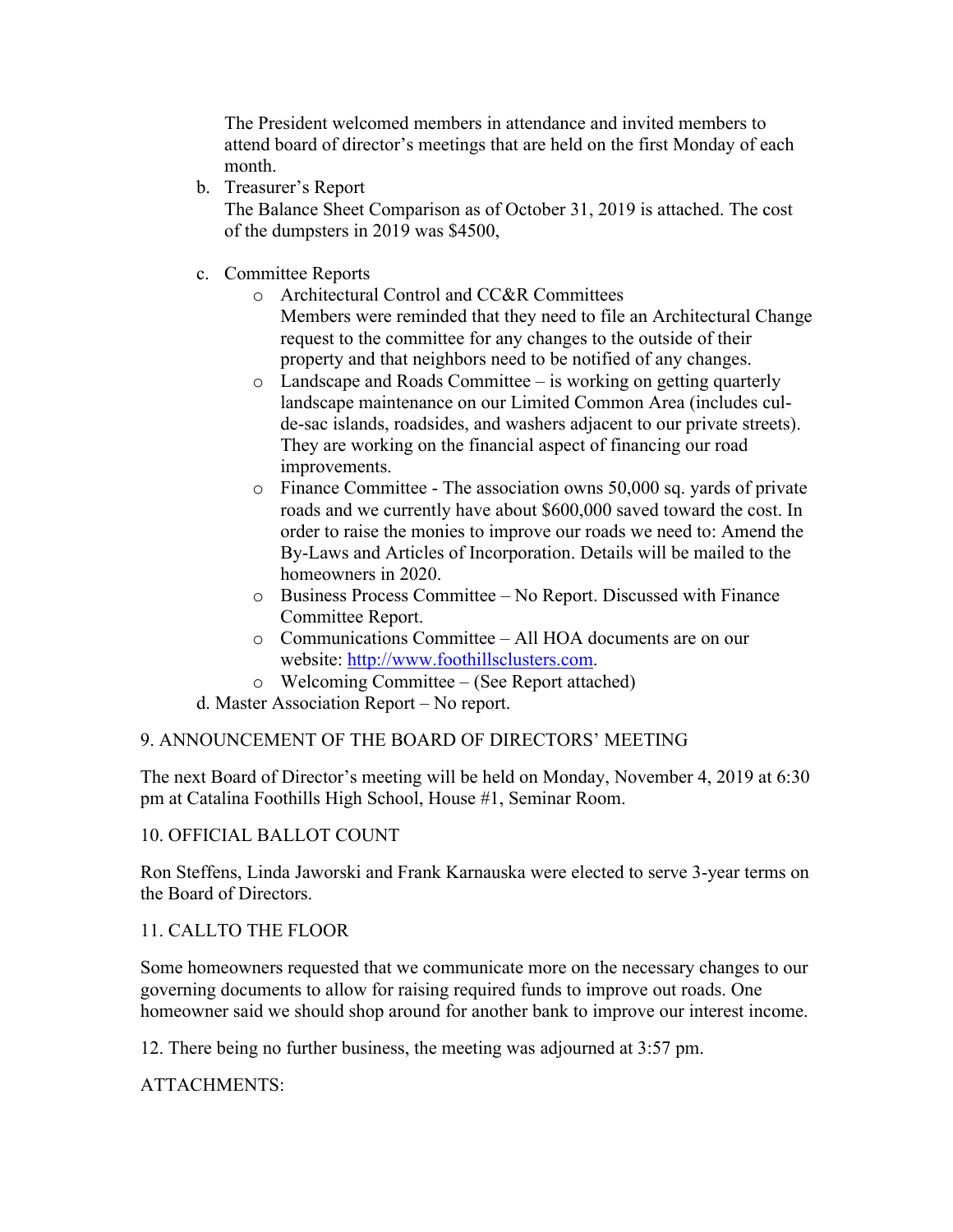a. Sign in sheets (2 pages)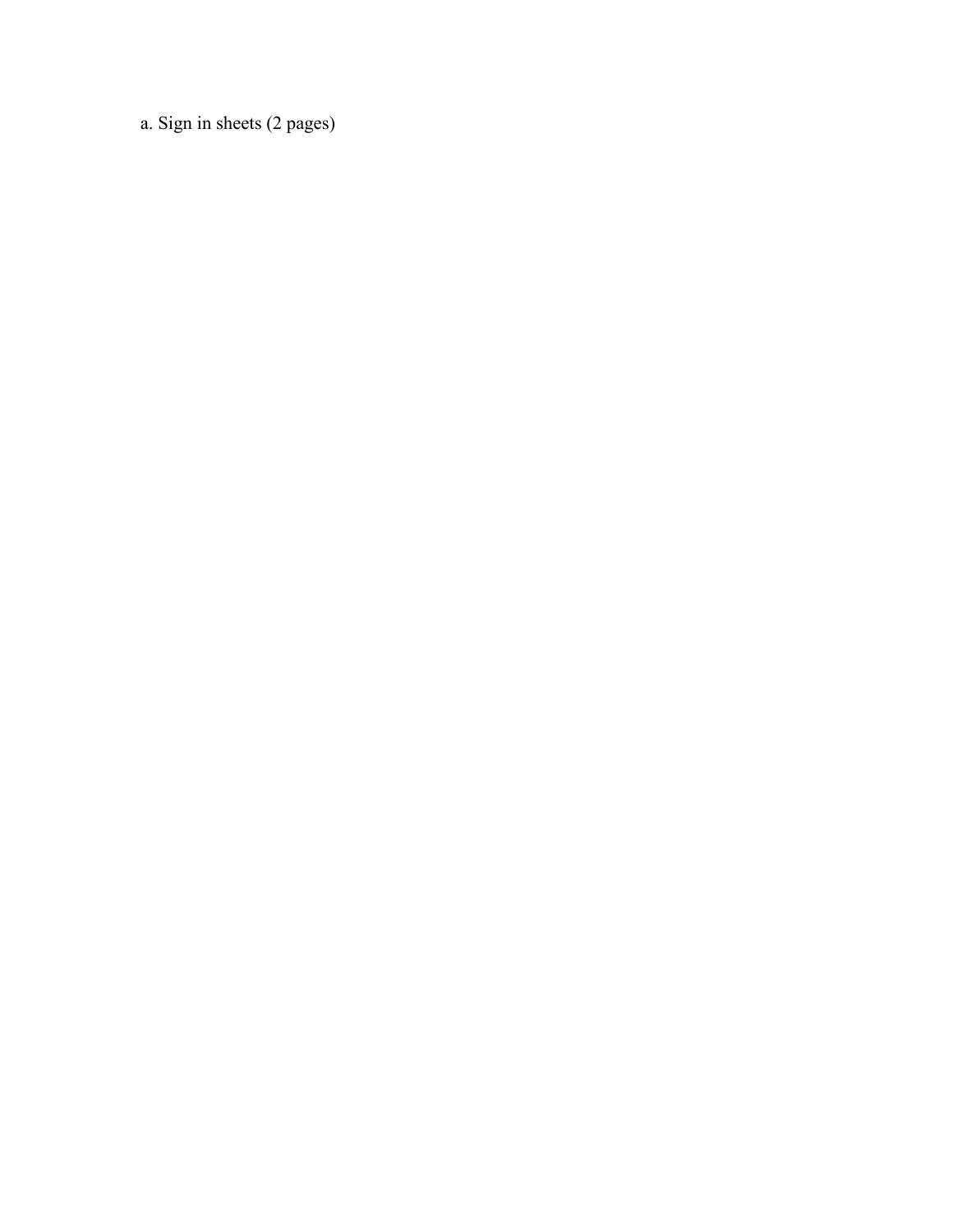|                                                  |                                                             |                                                          |                           | ≤                                         |                      |                        |                                                                    |
|--------------------------------------------------|-------------------------------------------------------------|----------------------------------------------------------|---------------------------|-------------------------------------------|----------------------|------------------------|--------------------------------------------------------------------|
|                                                  | 312                                                         |                                                          | 361                       | $\frac{2}{8}$                             | $\frac{1}{2}$<br>415 | बेस                    | ballad                                                             |
| $-36$<br>Yok ye<br><b>PD2A</b>                   | SAIL CANNE SHIVERS<br>Richard Wiewer Thomas Brown<br>Konald | ξ                                                        |                           | $\frac{1}{2}$                             | Chery<br>Tank        | Name                   |                                                                    |
| Ś                                                |                                                             | Mary Brownship Dyes                                      | しょこん                      | $0.68$ [techl]<br><b>SACKS</b>            | Renter C. Yher.      |                        |                                                                    |
| FAMY<br>Afooc)<br>たいじ                            | Brown                                                       |                                                          |                           | 3712505<br>スター                            | rintan               |                        | Print (hame)                                                       |
|                                                  | Vothin Everett                                              | MACE OSTA                                                |                           |                                           | arnauskas            | ij                     |                                                                    |
|                                                  |                                                             |                                                          |                           |                                           |                      |                        |                                                                    |
| 3480<br>$9 - 588e$<br>QQSSE                      | 3707                                                        | 3892 E<br>$51 - 29$<br>352                               | 3891E<br>LLESSN.<br>3 M/S | 368224<br>3530                            | 3670 E Knollers      | 3640<br><b>Address</b> | The Foothills Clusters Homeowners Association Sign-In Sheet Meetry |
| ŕ,<br>Ø                                          | <b>EXES</b><br>Ù,                                           |                                                          |                           |                                           |                      |                        |                                                                    |
|                                                  | こうどうこくいん<br>E Gibbon<br>Gerra F                             |                                                          | WOMPY WADD<br>CRAPA       | Solg E. Kinler Span <sub>a</sub> Pl<br>さき |                      |                        |                                                                    |
| しゃしびそ ピッムしゅん<br>MARCHALL GUILM<br>I Mindole Peak |                                                             | Navertie Gryss<br>Didolo Gausen PL Morowna892Godpod cenn |                           | MARSAAL                                   | BANZZACZOS NISB9     | BOCKD                  | Date: $11/3$ 2010                                                  |
|                                                  | Cher Vu<br>MM N<br>一体と安<br>4ح≤ (د                           |                                                          |                           | حنكناس                                    | ΡΙ.                  |                        |                                                                    |
| Vilkauy @Semari. Co fr<br>Mingusmin(b) gime. lea |                                                             |                                                          |                           |                                           |                      | Email                  |                                                                    |
|                                                  | l'Wienerla                                                  |                                                          |                           |                                           |                      |                        |                                                                    |
|                                                  | down Toun 59@ dol. com<br>SAM. SHIVER                       |                                                          | yerkthe @gmul.c.          | Plandsmare grow<br>Alling @conest, int    | Tignikeepkanscon     |                        |                                                                    |
|                                                  | لادلاد                                                      |                                                          |                           |                                           |                      |                        |                                                                    |
|                                                  | O Gratit                                                    | <u>Nesnadny@compust.ne</u>                               |                           |                                           |                      | Phone                  |                                                                    |
|                                                  |                                                             |                                                          |                           | 597800                                    |                      |                        |                                                                    |
|                                                  |                                                             |                                                          |                           |                                           |                      |                        |                                                                    |
|                                                  |                                                             |                                                          |                           |                                           |                      |                        |                                                                    |

Ĩ

 $\tilde{\mathcal{L}}$ 

 $\frac{3}{2}$ 

 $\overline{\mathcal{L}}$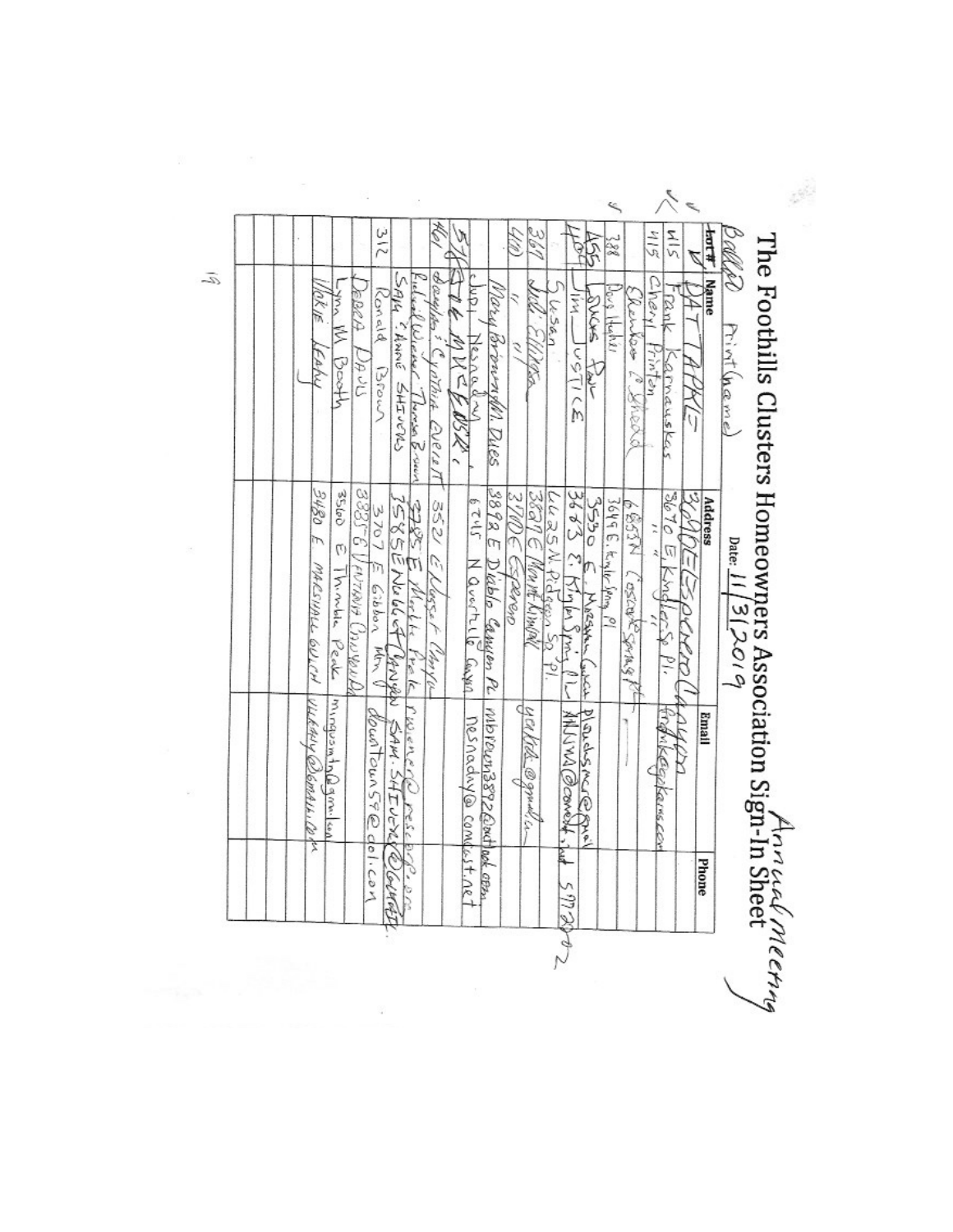The Foothills Clusters Homeowners Association  $\hat{H}_{12}^{n_1 n_2 n_4 n_5 n_6 n_7 n_8 n_8 n_9}$  and  $\frac{1}{\sqrt{12} 12^{O_1 q}}$ 

| 576<br>いし<br>ゆうぐん<br>ADSTEY WESTLEED<br>the nie<br>580/150<br>secce<br>L'Ora Ine<br>ETER<br>Ş<br>16,4<br>インドロン<br>e)<br>sn<br>Neyle<br>HUCKWORK<br>Alexandralish<br>i e V<br>Sanley<br>R r<br>N S R<br>ξŃ<br>Whitmore<br>1.62.49<br>rcieva<br>1212<br>UNGel<br>レンスタフ<br>3749 E. Maybe feek LN.<br>5550<br>3748 E GUTHR'C MCPL<br>3555 E<br>いことう<br>3560 E MGSYSILOULOS<br>6835<br>357775Nugg<br>3759<br>32 23 E GUT<br>35455<br>6880 N. Cosculo Spon<br>991<br>229<br>3424<br>17<br>$N$ . H = $\mathcal{L}_{d}/\mathcal{L}$<br>S<br>Thimble Peak PI<br>N<br>Mindele H<br>$\tilde{e}$<br>TEEF MOUNTHEO PL<br>$\vec{a}$<br>COSCOME<br>Š<br>cock (<br>anison<br>160<br>ă<br>24.9421.47<br>d<br>$\rightarrow$<br>Š<br>アスツ<br>29409<br>ìQ,<br>$\frac{d}{d}$<br>ζX<br>Bruce 2RimQama<br>$S$ trilling r (2) grass<br>peggyarakaganail dem<br>Naik is R Concast.net<br>ghuckspeconcerture<br>parbasidespy<br>d stollative e coning<br><b>Email</b><br>Parave 5080 yalat<br>isteler |                |     |     |    |     |  |               |  |            |  |  |  |  |
|----------------------------------------------------------------------------------------------------------------------------------------------------------------------------------------------------------------------------------------------------------------------------------------------------------------------------------------------------------------------------------------------------------------------------------------------------------------------------------------------------------------------------------------------------------------------------------------------------------------------------------------------------------------------------------------------------------------------------------------------------------------------------------------------------------------------------------------------------------------------------------------------------------------------------------------------------------------------------|----------------|-----|-----|----|-----|--|---------------|--|------------|--|--|--|--|
|                                                                                                                                                                                                                                                                                                                                                                                                                                                                                                                                                                                                                                                                                                                                                                                                                                                                                                                                                                            | $frac{4}{100}$ | 508 | 276 | いん | とらみ |  |               |  |            |  |  |  |  |
|                                                                                                                                                                                                                                                                                                                                                                                                                                                                                                                                                                                                                                                                                                                                                                                                                                                                                                                                                                            | Name           |     |     |    |     |  |               |  |            |  |  |  |  |
|                                                                                                                                                                                                                                                                                                                                                                                                                                                                                                                                                                                                                                                                                                                                                                                                                                                                                                                                                                            |                |     |     |    |     |  |               |  |            |  |  |  |  |
|                                                                                                                                                                                                                                                                                                                                                                                                                                                                                                                                                                                                                                                                                                                                                                                                                                                                                                                                                                            | <b>Address</b> |     |     |    |     |  |               |  |            |  |  |  |  |
|                                                                                                                                                                                                                                                                                                                                                                                                                                                                                                                                                                                                                                                                                                                                                                                                                                                                                                                                                                            |                |     |     |    |     |  |               |  |            |  |  |  |  |
|                                                                                                                                                                                                                                                                                                                                                                                                                                                                                                                                                                                                                                                                                                                                                                                                                                                                                                                                                                            |                |     |     |    |     |  |               |  |            |  |  |  |  |
| Verne                                                                                                                                                                                                                                                                                                                                                                                                                                                                                                                                                                                                                                                                                                                                                                                                                                                                                                                                                                      |                |     |     |    |     |  | $\frac{1}{2}$ |  | With a com |  |  |  |  |
| ふくき<br>Phone<br>$\delta$<br>$56 - 9545 - 55$                                                                                                                                                                                                                                                                                                                                                                                                                                                                                                                                                                                                                                                                                                                                                                                                                                                                                                                               |                |     |     |    |     |  |               |  |            |  |  |  |  |

 $\frac{25}{95}$ 

Ŷ.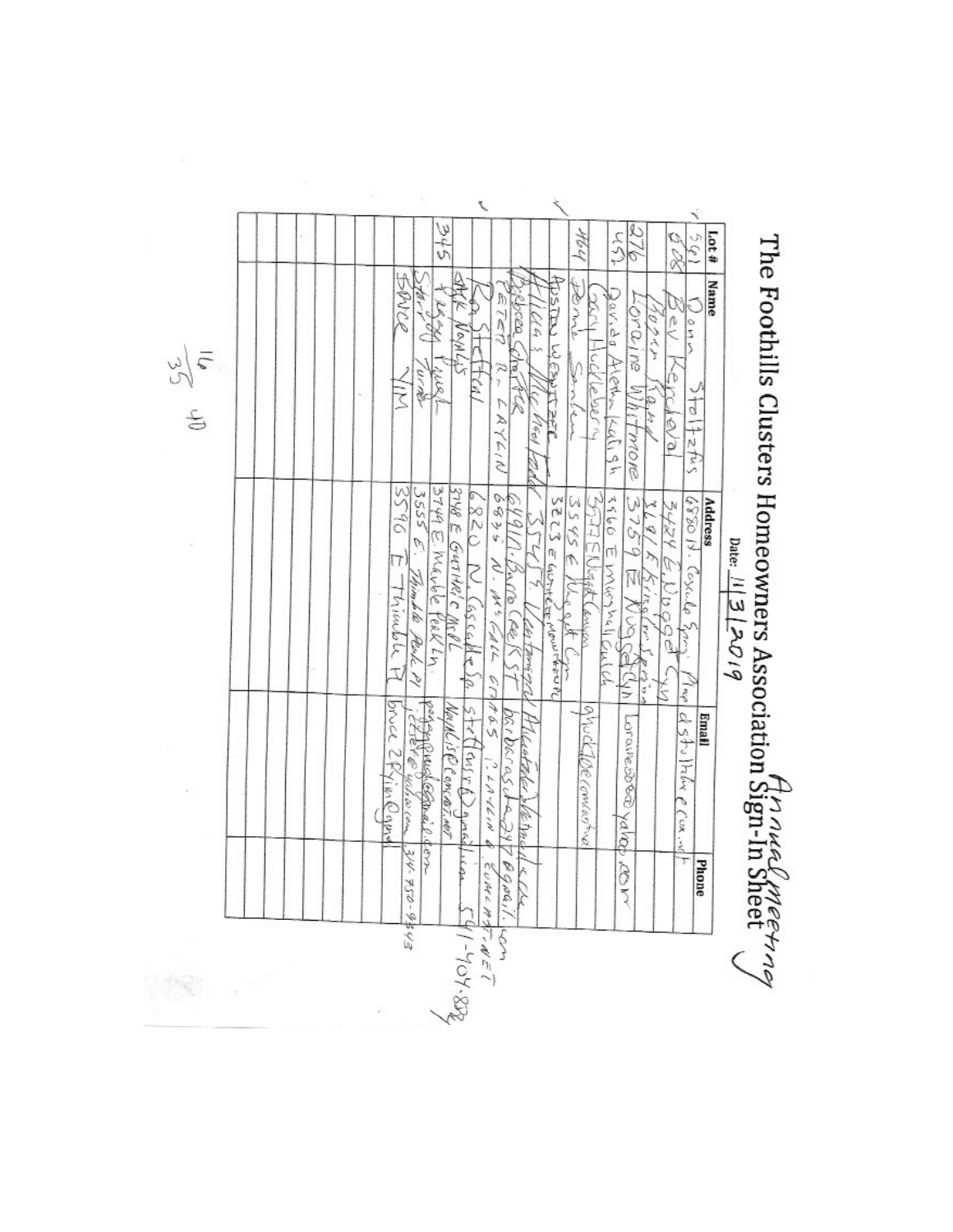# **b INFORMATION ON PROPOSED BYLAWS CHANGES**

# **INFORMATION ON PROPOSED BYLAWS CHANGES**

Three changes to the Foothills Clusters bylaws will be presented for a vote at the Annual Membership Meeting to be held on November 3:2019. These changes are presented below with a brief explanation. Deletions are shown as strikethrough text. Additions are shown in bold *italics.* 

## **Explanation:**

The first amendment gives the board some flexibility in scheduling meeting dates. Currently the meeting must be held on the first Monday of the month unless it is a holiday, then it is held on the second Monday. The change allows the board to schedule the meeting to accommodate individual schedules and provide maximum participation for both homeowners and board members.

### ARTICLE VI MEETINGS OF DIRECTORS

Section 1. Regular Meetings. Regular meetings of the Board of Directors shall be held each month on the first Monday of the month, without further notice, at such place and hour as may be fixed from time to time by resolution of the Board, but there shall be no less than three (3) weeks between consecutive monthly board meetings. Should said meeting fall upon a legal State holiday, then that meeting shall be held at the same time on the next Monday after said legal holiday. The Board reserves the right to cancel any meeting and shall give notice of cancellation prior to that meeting by posting notice at the two entrances to the Foothills Clusters and at the place of the meeting.

# **Explanation:**

The second amendment removes a duplicate requirement for membership approval prior to the board borrowing money. This protection is already provided in Article IV (d) of the Articles of Incorporation.

### **ARTICLE VII** POWERS AND DUTIES OF THE BOARD OF DIRECTORS

Borrow money for any reasonable purpose after the approval of seventy-

five (75) percent of the Members.

### **Explanation:**

The third amendment removes Article XI Section 2. This section conflicts with state law and per the requirements of Article XI Section 1, must be voted on by the membership to bring them into accord with state law. This section states that in the event of a conflict with the Articles of Incorporation and the Bylaws, the Bylaws will prevail. This in in contradiction to state law.

# ARTICLE XI AMENDMENTS

Section 2. -In the case of any conflict between the Articles of Incorporation and the By-Laws, the By-Laws will prevail.

THIS IS NOT A BALLOT. This information is being provided to the membership as required by Article XI Section 1 of the Foothills Clusters Homeowners Association bylaws. Voting will take place at the Annual Membership Meeting providing there is a quorum of homeowners present. Article III of the bylaws sets a quorum at 10% of the membership or 37 properties represented. This is your opportunity to participate in the governance of your association!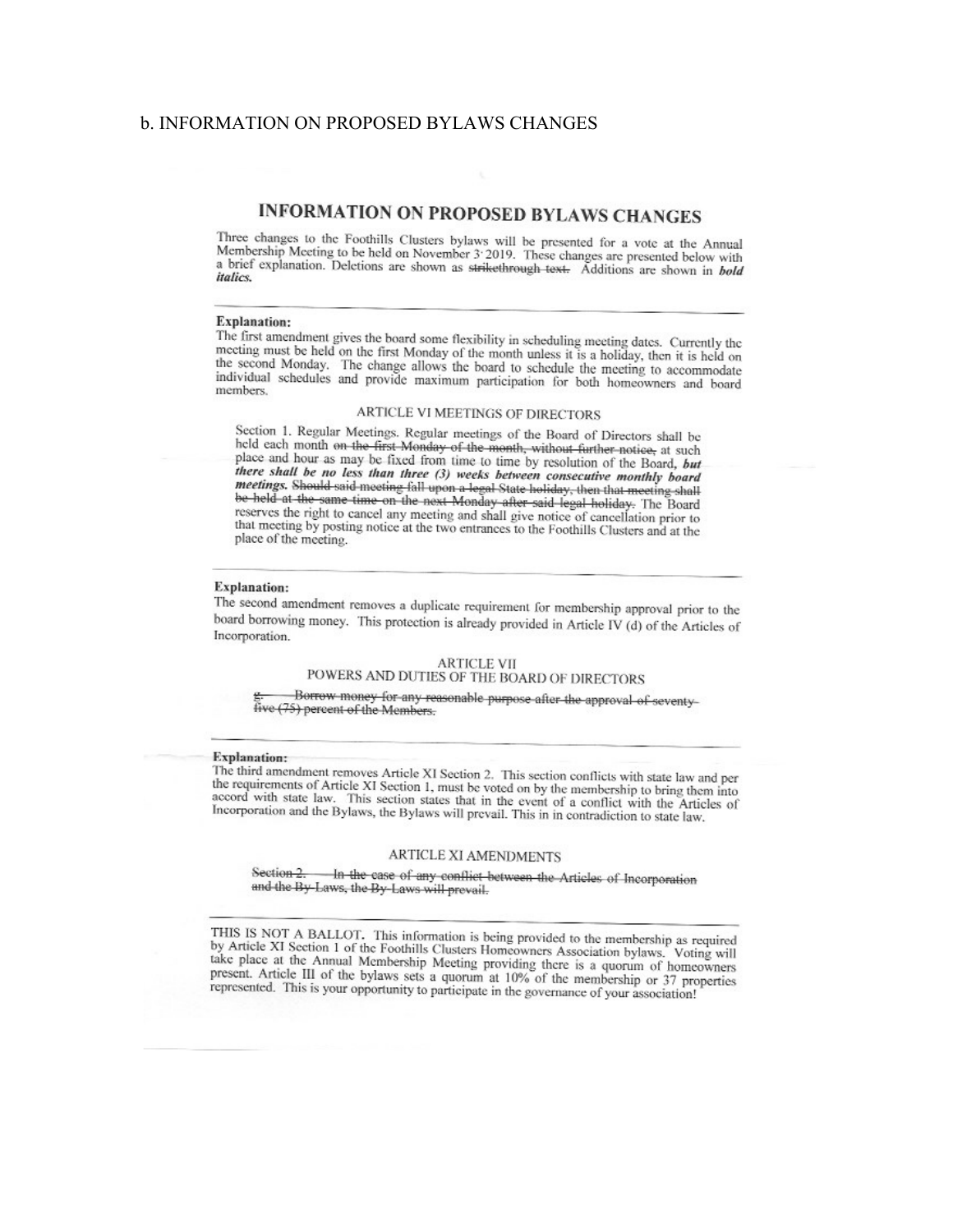# The Foothills Clusters Homeowners Association<br>Balance Sheet Comparison As of October 31, 2019

|                             | As of Oct 31, 2019 As of Oct 31, 2018 |   |               |    | <b>Change</b> |
|-----------------------------|---------------------------------------|---|---------------|----|---------------|
| <b>ASSETS</b>               |                                       |   |               |    |               |
| <b>Current Assets</b>       |                                       |   |               |    |               |
| <b>Bank Accounts</b>        |                                       |   |               |    |               |
| Alliance CDARS & CD         | 700,000.00                            |   |               |    | 700,000.00    |
| Alliance Checking           | 23,391.74                             |   |               |    | 23,391.74     |
| Alliance Petty Cash         | 1,354.23                              |   |               |    | 1,354.23      |
| Alliance Savings Reserve    | 363.44                                |   |               |    | 363.44        |
| WFB Checking 7998           | 0.00                                  |   | 3,356.93      |    | $-3,356.93$   |
| WFB Savings 0057            | 0.00                                  |   | 551,014.77    |    | -651,014.77   |
| <b>Total Bank Accounts</b>  | 725, 109.41 \$                        |   | 654,371.70 \$ |    | 70,737.71     |
| Accounts Receivable         |                                       |   |               |    |               |
| <b>Accounts Receivable</b>  | 3,515.00                              |   | 2,111.00      |    | 1,404.00      |
| Total Accounts Receivable   | 3,515.00                              | ø | 2,111.00      | ٤Ą | 1,404.00      |
| <b>Total Current Assets</b> | 728,624.41                            | m | 656,482.70 \$ |    | 72,141.71     |
| <b>TOTAL ASSETS</b>         | 728,624.41 \$                         |   | 656,482.70 \$ |    | 72,141.71     |

e de la calcada de la calcada de la calcada de la calcada de la calcada de la calcada de la calcada de la calcada de la calcada de la calcada de la calcada de la calcada de la calcada de la calcada de la calcada de la calc

c. Balance Sheet as of October 31, 2019